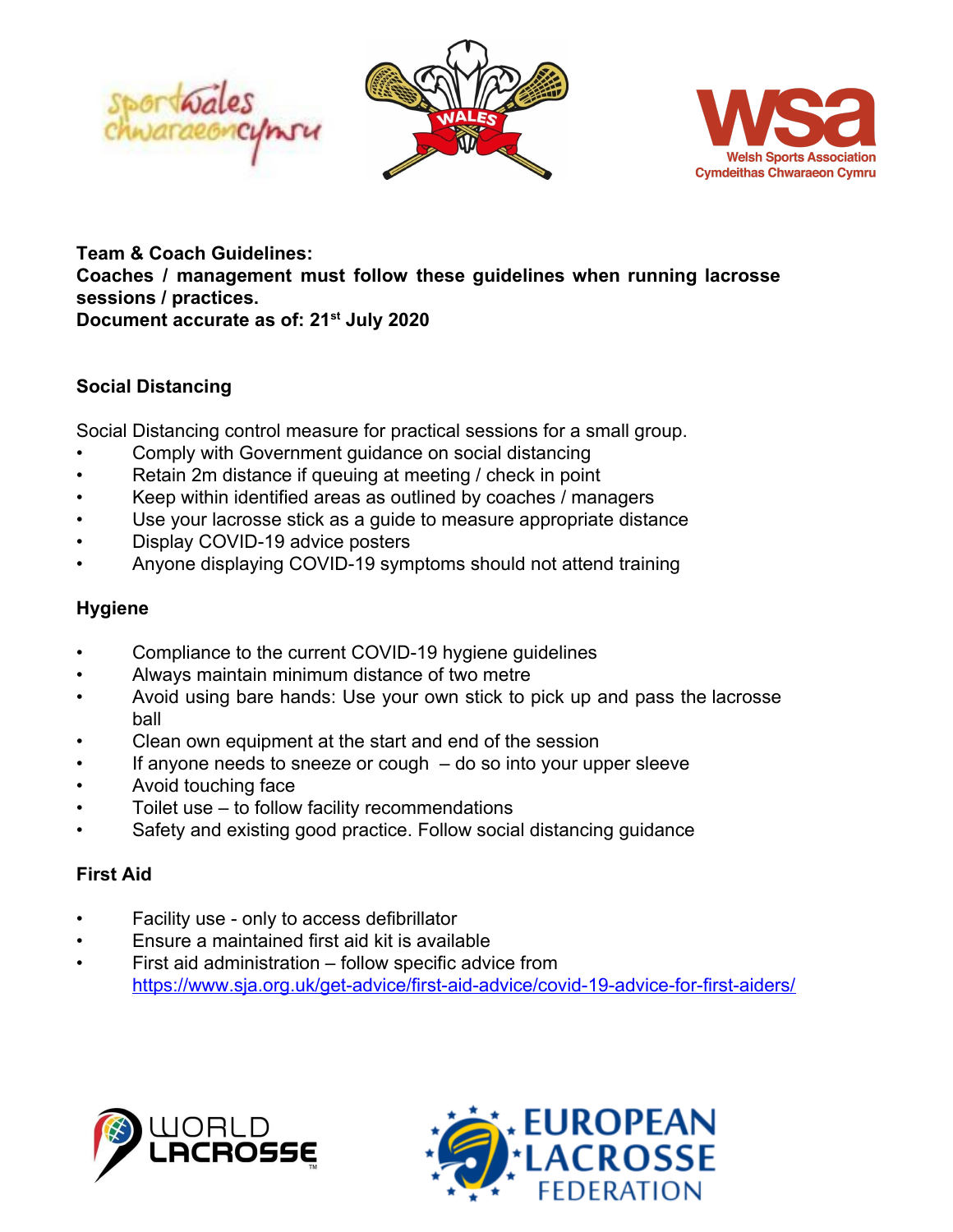



## **Players (juniors and adults)**

- Control measure for social distancing
- Must wear their own playing and protective equipment. Do not borrow any equipment
- Only touch your own equipment
- Keep all loose belongings in a bag and within designated area
- Have antibacterial wipes with you throughout the session
- Wipe down equipment before and after the session
- Water bottles filled and labelled with name prior to arrival at the session
- No spectators or parents allowed to observe the session
- Arrival at allocated time slots
- Complete registration document for COVID-19 sessions

# **Parents/ guardians**

Drop-off and Collection Practice

- If possible do not leave vehicle and allow player to independently check-in
- Do not approach group if collecting early wait in allocated area
- If any of your household have COVID-19 symptoms do not bring player to session
- Complete registration documents for COVID-19 sessions.

# **Coaches**

Hygiene

- Follow Government COVID-19 hygiene guidance
- Clean goals and training equipment before and after every session balls should be provided and should be disinfected before and after every session.
- If working with multiple goalkeepers, clean goals during change over between individuals.
- Apply First Aid treatment in accordance with St Johns ambulance advice. For non-serious treat e.g cuts – ask the player to apply own dressing



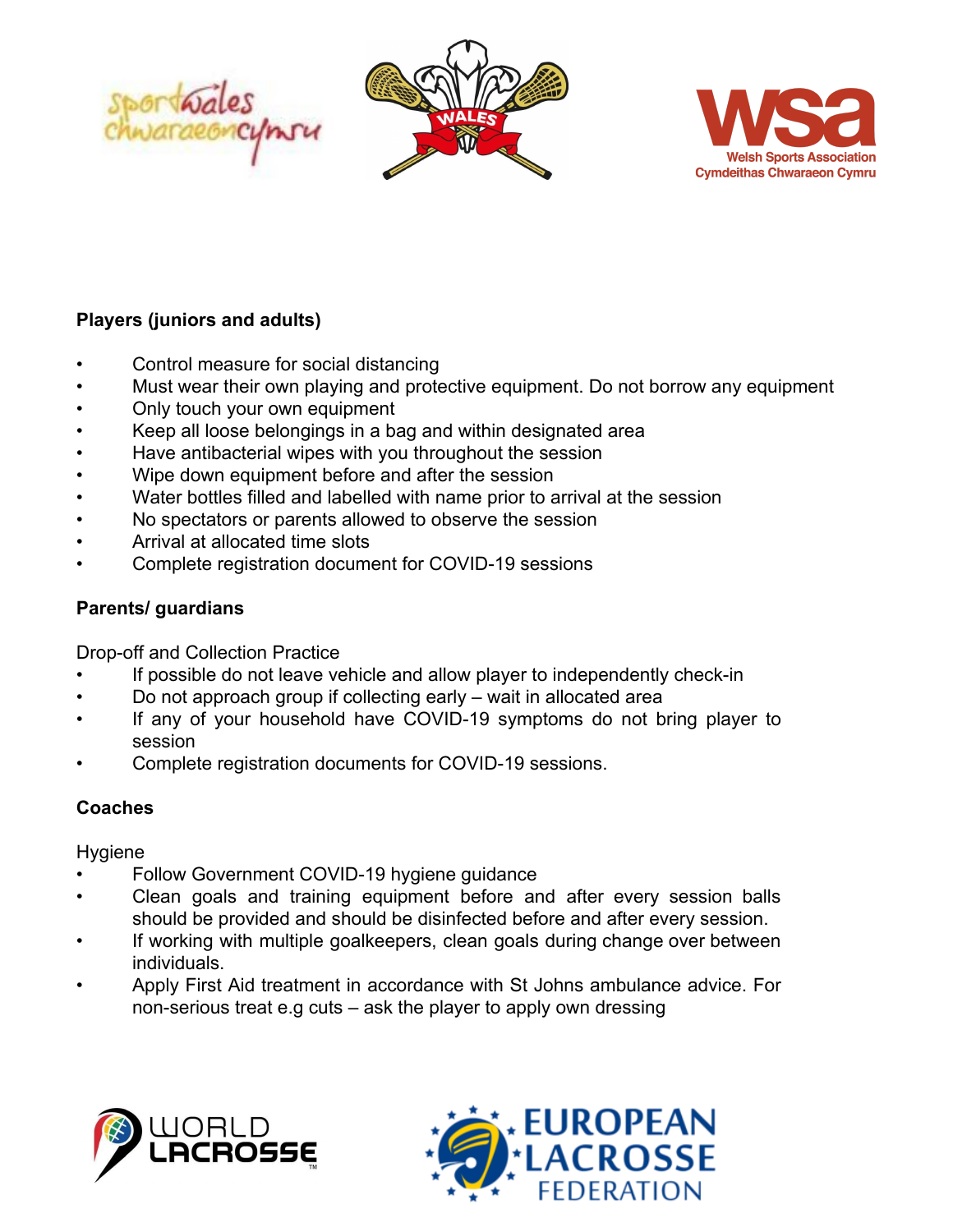



## **Control measure for social distancing**

Pre- session/ preparation

- Information and responsibility for parents / guardians and participants available
- Issue equipment list and requirements as outlined previously
- COVID- 19 arrangements at training facility (no access to communal areas or use of borrowed equipment)
- Issue staggered time slots if holding a multiple group session at large facility
- Ensure usual good practice is adhered to  $-$  First Aid provisions & defibrillator
- All players must wear own playing equipment
- Do not issue shared protective equipment or team bibs/ shirts
- Have antibacterial wipes to clean training equipment before and after session

# **During session**

Coaches responsibility

- Outline obvious meeting point and ensure social distancing
- Consider clear instruction and guidance through practice
- Stop and go mechanisms for social distancing
- Operate a flow system if half group are active, with an entrance and exit to the practice
- Use less balls consider 1 ball per player & number balls to ensure 'ownership'
- Place and collect the cones yourself clean before and after session

#### **Throughout session**

- Adapt drills to ensure social distancing
- Extend a 2m area to 5m to allow for movement
- Maintain the one way flow system
- Position goals before session, clean before and after use.